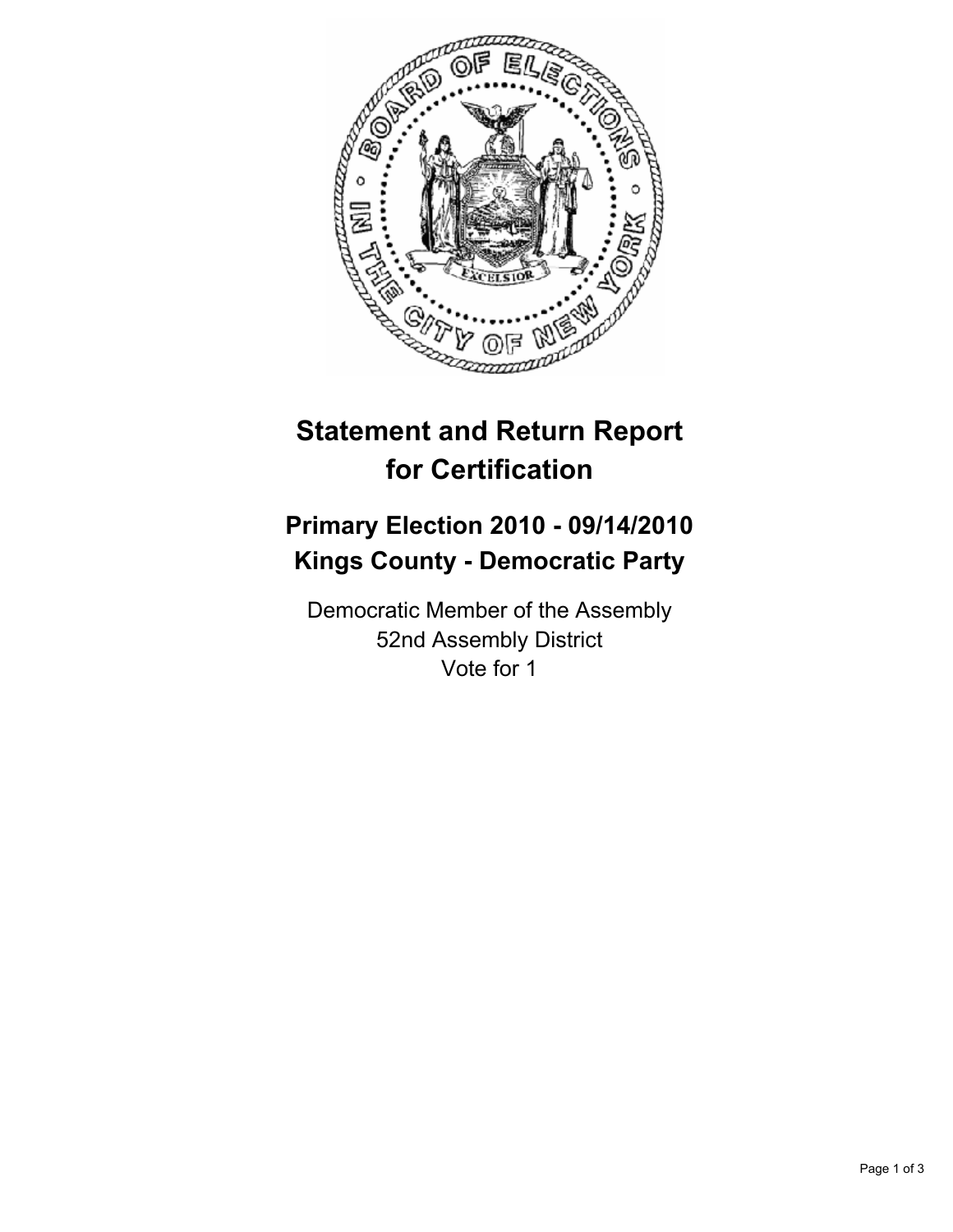

## **Assembly District 52**

| <b>PUBLIC COUNTER</b>       | 11,017 |
|-----------------------------|--------|
| <b>EMERGENCY</b>            | 45     |
| ABSENTEE/MILITARY           | 252    |
| <b>AFFIDAVIT</b>            | 133    |
| <b>DOUGLAS J BIVIANO</b>    | 2,541  |
| <b>JOAN L MILLMAN</b>       | 7,615  |
| AARON NAPARSER (WRITE-IN)   | 1      |
| ANGELA DAVIS (WRITE-IN)     | 1      |
| BETH LOBOWITZ (WRITE-IN)    | 1      |
| BIVANNO (WRITE-IN)          | 1      |
| DAVID WEPIN (WRITE-IN)      | 1      |
| DAVID YASSKY (WRITE-IN)     | 1      |
| HOPE REICHBICH (WRITE-IN)   | 1      |
| INEZ DICKENS (WRITE-IN)     | 1      |
| JESSICA ROTHBURG (WRITE-IN) | 1      |
| JOANNE SIMON (WRITE-IN)     | 1      |
| JULIA RENDELMAN (WRITE-IN)  | 1      |
| KEVIN POWELL (WRITE-IN)     | 1      |
| MICHAEL BIOMBERG (WRITE-IN) | 1      |
| MISA MARK (WRITE-IN)        | 1      |
| PAUL KENNEDY (WRITE-IN)     | 1      |
| STACEY ROBINSON (WRITE-IN)  | 1      |
| <b>Total Votes</b>          | 10,172 |